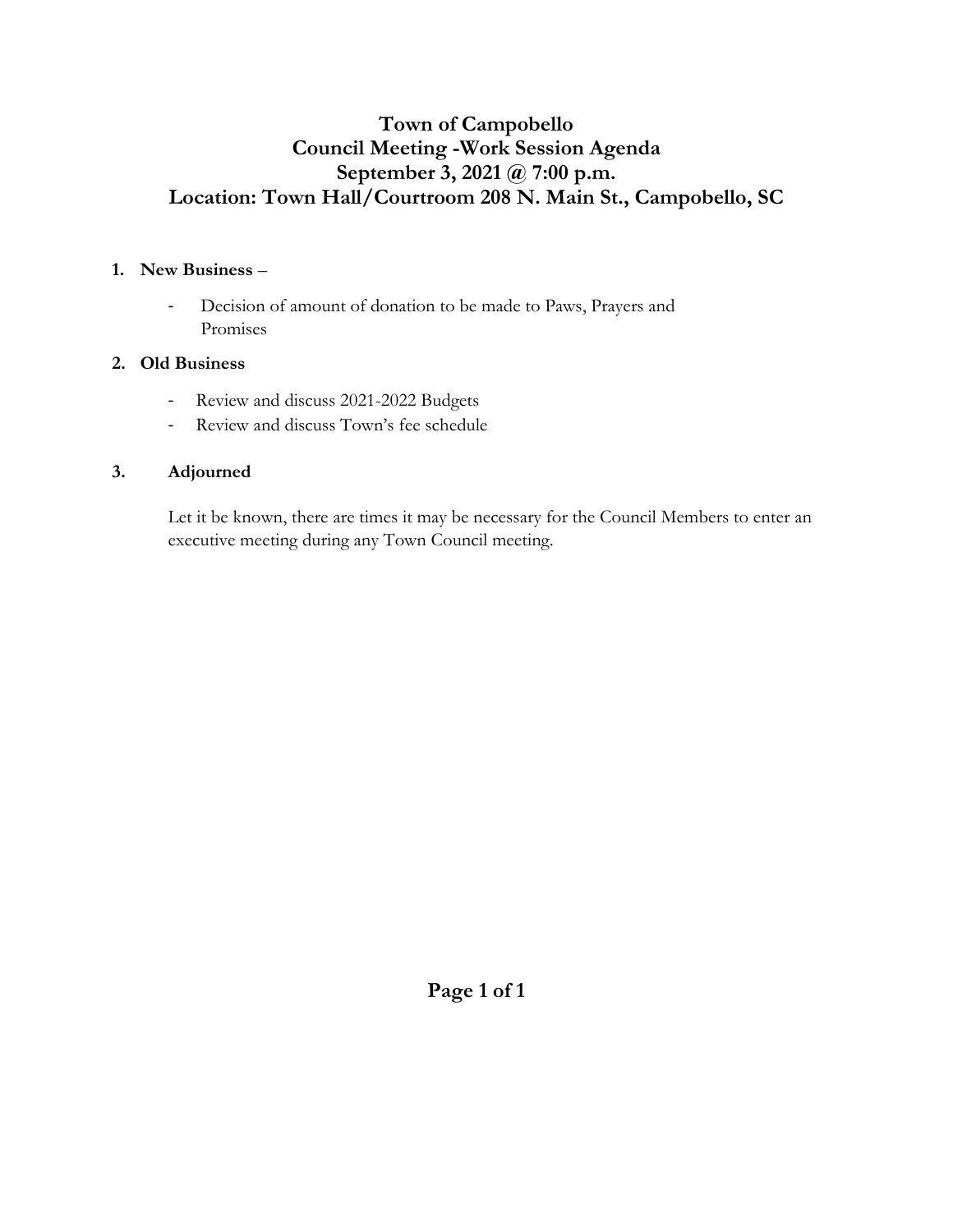Pursuant to Section 6-1-80 of the South Carolina Code of Laws, public notice is hereby given that the Town of Campobello will hold a Public Hearing on the Municipal Budget for the 2021-2022 Fiscal Year:

Date: September 7, 2021

Time: 6:30 p.m.

Location: Fire Department Training Room, 50 Broad Street, Campobello, SC

Current Fiscal Projected Revenue: Percentage Change Current Fiscal Year Revenue: 2021-2022 in Revenue: Year Millage: \$728,846.00 \$820,292.07 \$91,446.07 \$91,446.07

Current Fiscal Projected Expenditures: Percentage Change Estimated Year Expenditures: 2021-2022 in Expenditures: Millage for '21-'22 \$728,846.00 \$820,292.07 \$91,446.07 \$91,446.07